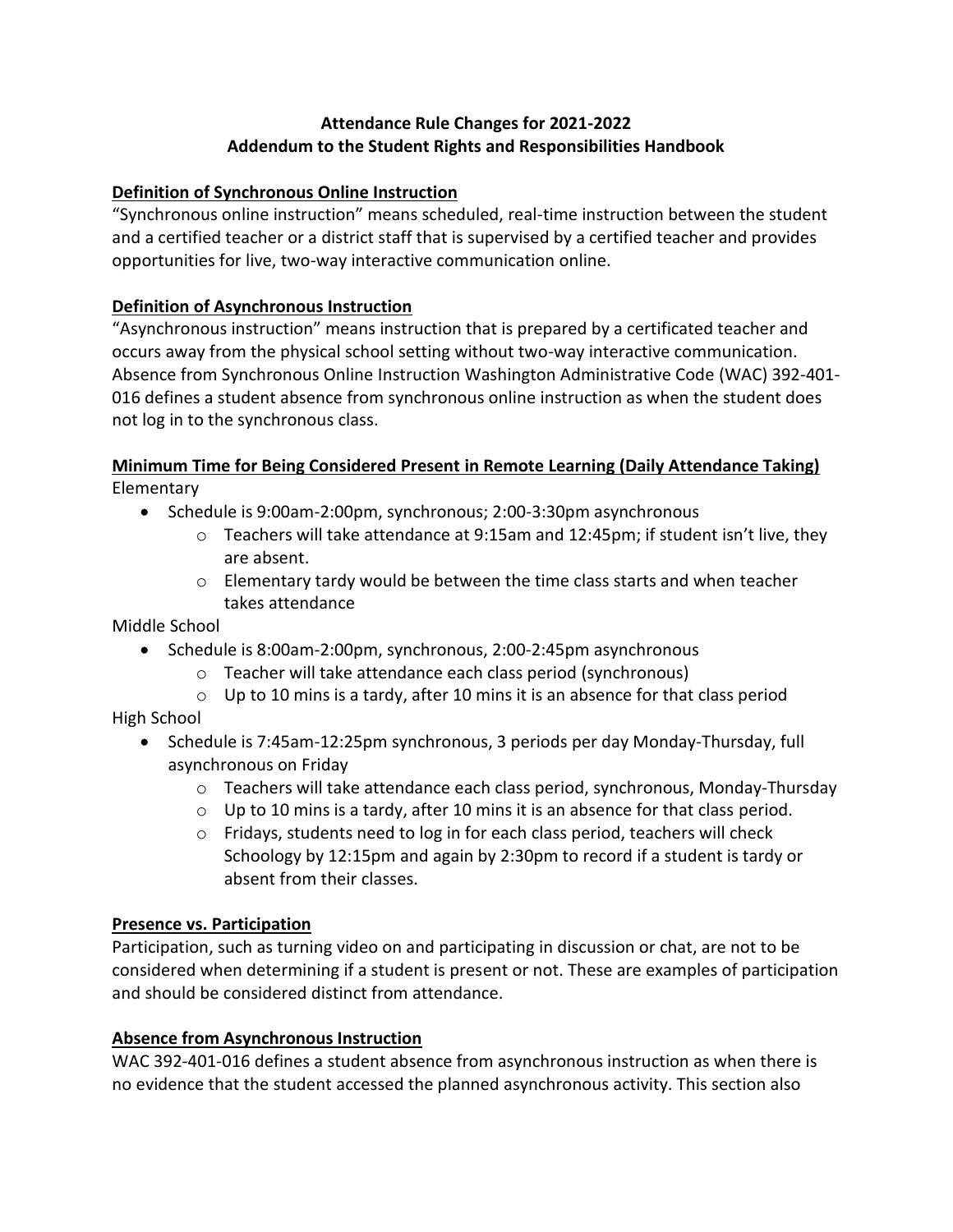establishes that evidence of student participation in asynchronous activities must occur daily of when the participation is planned or expected.

**WAC 392-401-020 Excused absences** – Absences due to the following reasons must be excused:

- 1. Illness, health conditions or medical appointment (including but not limited to, medical, counseling, dental, optometry, pregnancy and in-patient or out-patient treatment for chemical dependency or mental health) for the student or person for whom the student is legally responsible.
- 2. Family emergency including, but not limited to, a death or illness in the family,
- 3. Religious or cultural purpose including observance of a religious or cultural holiday or participation in religious or cultural instruction.
- 4. Court, judicial proceeding, court-ordered activity, or jury service.
- 5. Post-secondary, technical school or apprenticeship program visitation, or scholarship interview.
- 6. State recognized search and rescue activities consistent with Revised Code of Washington (RCW) 28A.225.055.
- 7. Absence directly related to the student's homeless or foster care/dependency status.
- 8. Absence related to deployment activities of a parent or legal guardian who is an active-duty member consistent with RCW 28A.705.010.
- 9. Absences due to suspensions, expulsions or emergency expulsions imposed pursuant to chapter 392-400 WAC if the student is not receiving educational services and is not enrolled in qualifying "course of study" activities as defined in WAC 392-121-197.
- 10. Absences due to student safety concerns, including absences related to threats, assaults, or bullying.
- 11. Absences due to the student's migrant status and.
- 12. An approved activity that is consistent with District policy and is mutually agreed upon by the principal or designee and a parent, guardian, or emancipated youth.
- 13. Absences due to the student's lack of necessary instructional tools (including internet access or connectivity).

# **Excused Absences During School Facility Closures**

A new section WAC 392-401-020(2) was added to the rule defining reasons a student must be considered absent in the event of emergency school facility closure due to COVID-19, other communicable disease outbreak, natural disaster, or other event when districts are required to provide synchronous and asynchronous instruction.

- (a) Absences related to the student's illness, health condition, or medical appointments due to COVID-19 or other communicable disease.
- (b) Absences related to caring for a family member who has an illness, health condition, or medical appointment due to COVID-19, other communicable disease, or other emergency health condition related to school facility closures.
- (c) Absences related to the student's family obligations during regularly scheduled school hours that are temporarily necessary because of school facility closures, until other arrangements can be made; and